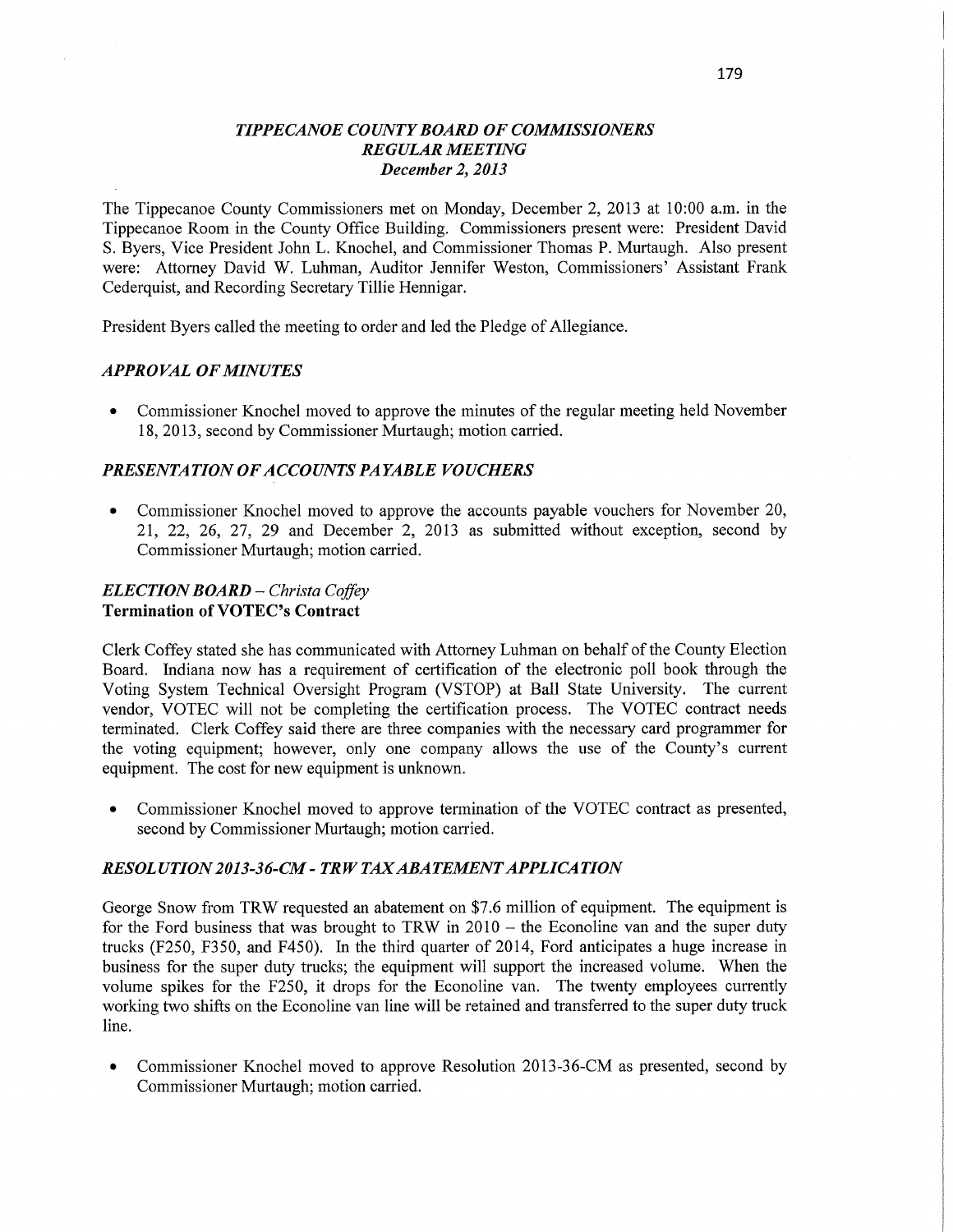## *AREA PLAN COMMISSION — Sallie F ahey*  **UZO Amendment #79 — Elevating Homes in FP Deadline Extension ORDINANCE 2013-43-CM** '

**0** Commissioner Murtaugh moved **to** hear **Ordinance** 2013-43-CM, second **by** President Byers.

| November 21, 2013                                                                                                                                                                                                                                                                                                                                                                                                                                                          |  |
|----------------------------------------------------------------------------------------------------------------------------------------------------------------------------------------------------------------------------------------------------------------------------------------------------------------------------------------------------------------------------------------------------------------------------------------------------------------------------|--|
| Ref. No.: 13-348                                                                                                                                                                                                                                                                                                                                                                                                                                                           |  |
| <b>Tippecanoe County Commissioners</b><br>20 N. 3 <sup>rd</sup> Street<br>Lafayette IN 47901                                                                                                                                                                                                                                                                                                                                                                               |  |
| <b>CERTIFICATION</b>                                                                                                                                                                                                                                                                                                                                                                                                                                                       |  |
| RE:<br>UZO AMENDMENT #79—ELEVATING HOMES IN FP DEADLINE EXTENSION:<br>An amendment to the Unified Zoning Ordinance that changes the deadline date for elevating existing<br>residences in the FP zone under certain circumstances from, December 31, 2013 to July 1, 2014.                                                                                                                                                                                                 |  |
| Dear Commissioners:                                                                                                                                                                                                                                                                                                                                                                                                                                                        |  |
| As Secretary to the Area Plan Commission of Tippecanoe County, I do hereby certify that at a public hearing<br>held on November 20, 2013, the Area Plan Commission of Tippecanoe County voted 12 yes - 0 no on the<br>motion to approve the enclosed amendment to the Unified Zoning Ordinance. Therefore, the Area Plan<br>Commission of Tippecanoe County recommends to the Tippecanoe County Commissioners that the<br>proposed zoning ordinance amendment be approved. |  |
| Sincerely,                                                                                                                                                                                                                                                                                                                                                                                                                                                                 |  |
| Sallie Dell Fahey<br><b>Executive Director</b>                                                                                                                                                                                                                                                                                                                                                                                                                             |  |

Area Plan Commission Director Fahey said **the** request will amend **the** Unified Zoning Ordinance that changes **the** deadline date **for** elevating existing residences **in the FP** zone under certain circumstafices from December **31,** 2013 **to** July **1,** 2014. **The** purpose **of the** extension **is to provide the Plan** Commission Ordinance Committee **and the** Plan Commission time **to** determine **it** should **be** a permanent part **of the** Ordinance **and** also determine **if it** should **be** expanded **to** allow elevation **of** other properties.

President Byers said there **are** property owners **who** have **not had** damage **but** would like **to** raise **their homes.** 

Auditor Weston **recorded the vote.** 

| <b>Byers</b> | Aye |
|--------------|-----|
| Knochel      | Aye |
| Murtaugh     | Aye |

Ordinance 2013-43-CM passed 3-0.

### **Z-2551 Charles R. Vaughn (R1 to GB), ORDINANCE 2013-44-CM**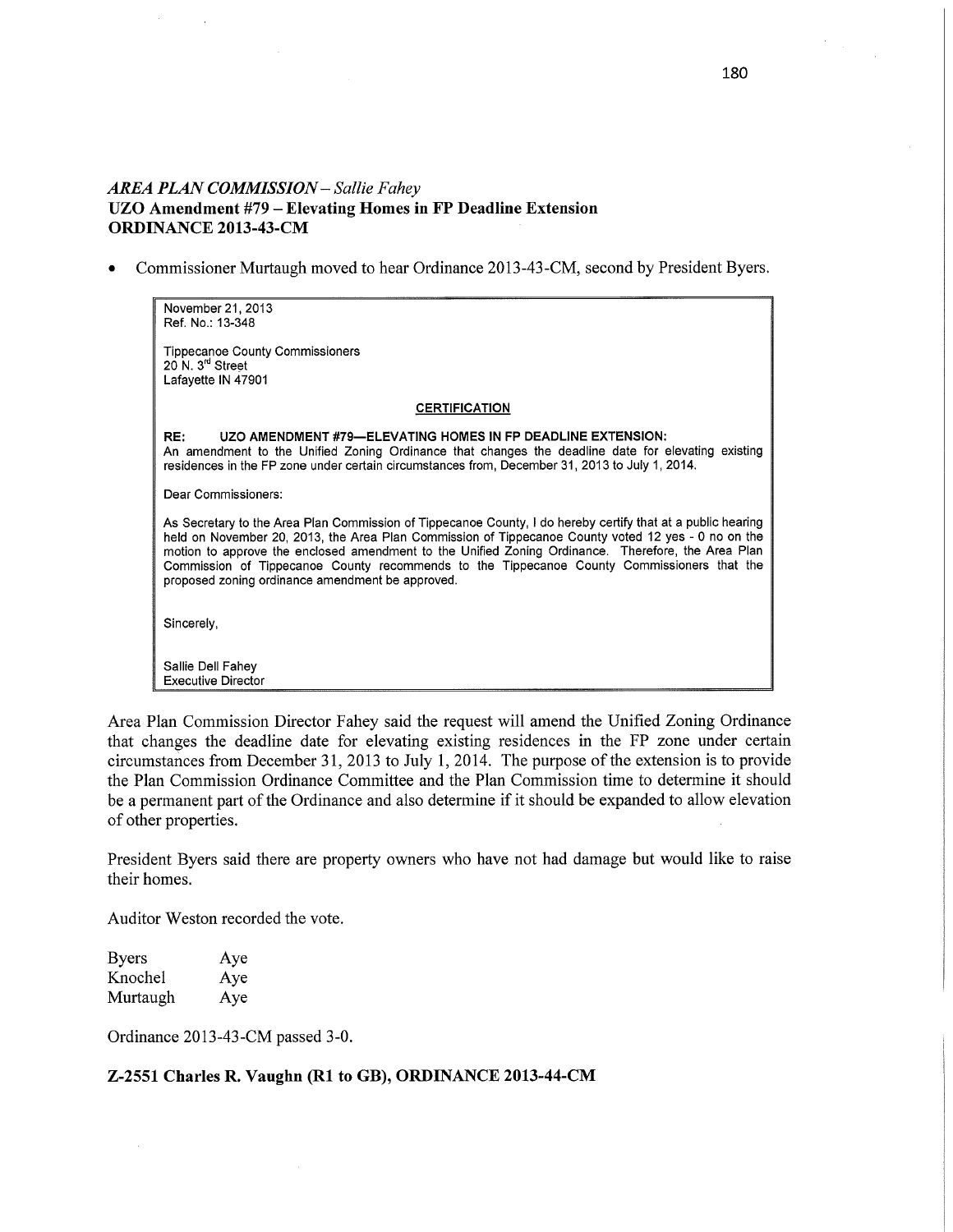**0** Commissioner Knochel moved to hear Ordinance 2013-44-CM, second by Commissioner Murtaugh.

| November 21, 2013                                                                                                                                                                                                                                                                                                                                                                                                                                                                            |
|----------------------------------------------------------------------------------------------------------------------------------------------------------------------------------------------------------------------------------------------------------------------------------------------------------------------------------------------------------------------------------------------------------------------------------------------------------------------------------------------|
| Ref. No.: 13-356                                                                                                                                                                                                                                                                                                                                                                                                                                                                             |
|                                                                                                                                                                                                                                                                                                                                                                                                                                                                                              |
| <b>Tippecanoe County Commissioners</b><br>$20$ N $3rd$ St                                                                                                                                                                                                                                                                                                                                                                                                                                    |
| Lafayette IN 47901                                                                                                                                                                                                                                                                                                                                                                                                                                                                           |
|                                                                                                                                                                                                                                                                                                                                                                                                                                                                                              |
| <b>CERTIFICATION</b>                                                                                                                                                                                                                                                                                                                                                                                                                                                                         |
| RE:<br>Z-2551 CHARLES R. VAUGHN (R1 TO GB)                                                                                                                                                                                                                                                                                                                                                                                                                                                   |
| Petitioner is requesting rezoning of the four lots in Painted Hills Subdivision, located on the north side                                                                                                                                                                                                                                                                                                                                                                                   |
| of Veterans Memorial Parkway (CR 350 S) between Old Romney Road and Old US 231, Wea 7 (NE)                                                                                                                                                                                                                                                                                                                                                                                                   |
| 22-4. CONTINUED FROM THE OCTOBER 16 <sup>TH</sup> MEETING IN ORDER TO COMPLETE A FLOOD<br>PLAIN CERTIFICATION. SECOND CONTINUANCE.                                                                                                                                                                                                                                                                                                                                                           |
|                                                                                                                                                                                                                                                                                                                                                                                                                                                                                              |
| Dear Council:                                                                                                                                                                                                                                                                                                                                                                                                                                                                                |
| As Secretary to the Area Plan Commission of Tippecanoe County, I do hereby certify that at a public<br>hearing held on November 20, 2013 the Area Plan Commission of Tippecanoe County voted 12 yes -<br>0 no on the motion to rezone the subject real estate from R1 to GB. Therefore, the Area Plan<br>Commission of Tippecanoe County recommends to the Tippecanoe County Commissioners that the<br>proposed rezoning ordinance be APPROVED for the property described in the attachment. |
| Sincerely,                                                                                                                                                                                                                                                                                                                                                                                                                                                                                   |
| Sallie Dell Fahey                                                                                                                                                                                                                                                                                                                                                                                                                                                                            |
| <b>Executive Director</b>                                                                                                                                                                                                                                                                                                                                                                                                                                                                    |

Joe Bumbleburg, Attorney with Ball Eggleston stated he represents the petitioner, Charles Vaughn. The petitioner is requesting rezoning of four lots in Painted Hills Subdivision, located on the **north**  side of **Veterans** Memorial Parkway between Old Romney Road and Old US 231. The property is zoned residential and has been a subdivision since 2002. There has not been any interest for residential development. The property to the east is **a** stone company zoned GB; the property to the west is zoned R3; and the property to the south is zoned OR The **Area Plan** Commission voted 12 yes *—* **0** no. Attorney Bumbleburg requested approval of the rezone as presented.

President Byers **invited** public comment in **favor** of or opposed to the rezone. There were none.

**Auditor** Weston recorded the vote.

| <b>Byers</b> | Aye |
|--------------|-----|
| Knochel      | Aye |
| Murtaugh     | Aye |

Ordinance 2013-44-CM passed 3-0.

### **Z-2557** F. **Lynn Cason, Jr., Trust** (R1 to **GB), ORDINANCE 2013-45-CM**

**0** Commissioner Knochel moved to hear Ordinance 2013-45-CM, second by Commissioner Murtaugh.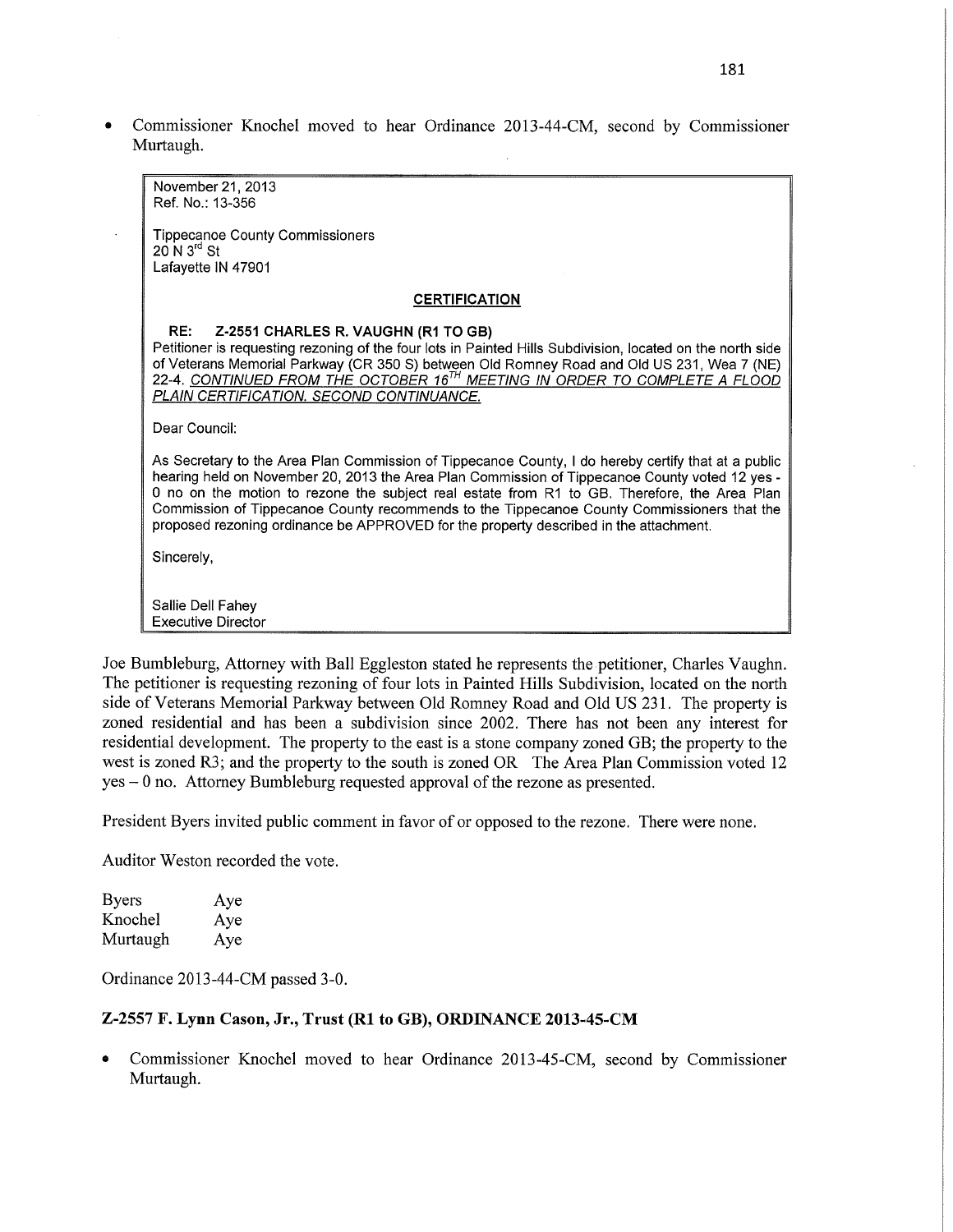| November 21, 2013                                                                                                                                                                                                                                                                                                                                                                                                                                                          |
|----------------------------------------------------------------------------------------------------------------------------------------------------------------------------------------------------------------------------------------------------------------------------------------------------------------------------------------------------------------------------------------------------------------------------------------------------------------------------|
| Ref. No.: 13-357                                                                                                                                                                                                                                                                                                                                                                                                                                                           |
| <b>Tippecanoe County Commissioners</b>                                                                                                                                                                                                                                                                                                                                                                                                                                     |
| 20 N. $3rd$ Street<br>Lafayette IN 47901                                                                                                                                                                                                                                                                                                                                                                                                                                   |
|                                                                                                                                                                                                                                                                                                                                                                                                                                                                            |
| <b>CERTIFICATION</b>                                                                                                                                                                                                                                                                                                                                                                                                                                                       |
| RE: Z-2557 F. LYNN CASON, JR. TRUST (R1 TO GB):                                                                                                                                                                                                                                                                                                                                                                                                                            |
| Petitioner is requesting rezoning of 68.6 acres located at the northeast and northwest corners of the new intersection<br>of Cumberland Avenue and US 231, Wabash 11 (N1/2) 23-5.                                                                                                                                                                                                                                                                                          |
| Dear Commissioners:                                                                                                                                                                                                                                                                                                                                                                                                                                                        |
| As Secretary to the Area Plan Commission of Tippecanoe County, I do hereby certify that at a public hearing held on<br>November 20, 2013, the Area Plan Commission of Tippecanoe County voted 12 yes - 0 no on the motion to approve<br>the enclosed amendment to the Unified Zoning Ordinance. Therefore, the Area Plan Commission of Tippecanoe<br>County recommends to the Tippecanoe County Commissioners that the proposed zoning ordinance amendment be<br>approved. |
| Sincerely,                                                                                                                                                                                                                                                                                                                                                                                                                                                                 |
| Sallie Dell Fahev                                                                                                                                                                                                                                                                                                                                                                                                                                                          |
| <b>Executive Director</b>                                                                                                                                                                                                                                                                                                                                                                                                                                                  |

Joe Bumbleburg, Attorney with Ball Eggleston stated he represents the petitioner, Lynn Cason and the Cason Trust. Mr. Cason and his wife are present as well as the team representing the rezone, Alan White and Steve Schreckengast. The request is for a rezone from R1 to GB of 68.6 acres at the northeast and northwest corners of the new intersection of Cumberland Avenue and US 231. The petitioners have met with the City of West Lafayette and Attorney Bumbleburg has had conversations with the City Attorney regarding the type of businesses that may be **permitted/not**  permitted in this area. The Area Plan Commission voted 12 yes — **0** no. Attorney Bumbleburg requested approval of the **rezone** as presented.

President Byers invited public comment in favor of or opposed to the rezone. There were none.

Auditor Weston recorded the **vote.** 

| <b>Byers</b> | Aye |
|--------------|-----|
| Knochel      | Aye |
| Murtaugh     | Aye |

Ordinance 2013-45-CM passed 3-0.

### **ORDINANCE 2013-46-CM** *—* **Amending** Fee **Schedule**

 $\bar{z}$ 

Commissioner Knochel moved to hear Ordinance 2013-46-CM, second by Commissioner **Murtaugh.** 

APC Director Fahey said the **Plan** Commission has worked for several months on a new fee schedule, stating the Plan Commission has the authority to set fees; however, since 2006 AFC has involved the Commissioners and an Ordinance in order for the fees to be in the County Code. The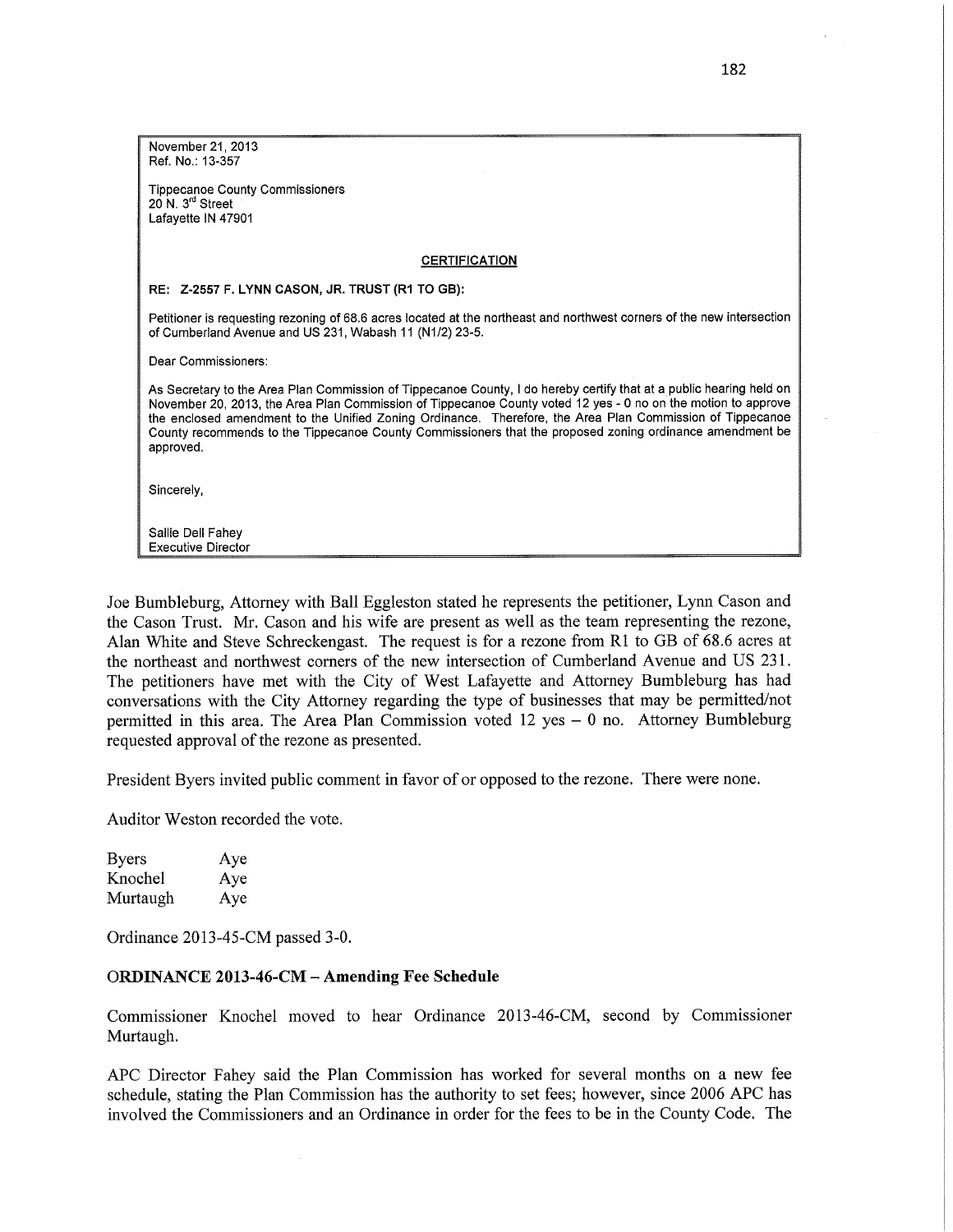Plan Commission voted unanimously 12-yes, 0-no to amend the by-laws to increase the fees as presented. Attorney Luhman prepared the Ordinance to reflect What was adopted by Area Plan Commission.

President Byers invited public input in favor of or opposed to the fee increase Ordinance. There were none.

Auditor Weston recorded the vote.

| <b>Byers</b> | Aye |
|--------------|-----|
| Knochel      | Aye |
| Murtaugh     | Aye |

Ordinance 2013—46-CM passed 3-0 on first reading.

### RESOLUTION **2013-33-CM** — **Interlocal Agreement** to **Purchase Traffic Counters**

Commissioner Knochel moved to hear Resolution 2013-33-CM, second by Commissioner Murtaugh.

APC Director Fahey said the Resolution will allow President Byers to sign an Interlocal Agreement between the Area Plan Commission, the County Commissioners, the City of Lafayette, and the City of West Lafayette to purchase traffic counters. **A** portion (80%) of planning money is set aside to purchase the traffic counters; reimbursed by the Federal Government through INDOT. The remaining 20% is pro-rated between the other jurisdictions based on the equipment they want to purchase. In return for paying 80%, each jurisdiction is obligated to take traffic counts which are required by INDOT for the Federal Government and also traffic counts at various locations to provide data and input for the long range transportation model. The traffic counters remain the property of the Plan Commission through the duration of the Interlocal Agreement.

Commissioner Knochel moved to approve the Resolution as presented, second by Commissioner Murtaugh; motion carried.

*HIGHWAY – Opal Kuhl* **Opening** of **Bids** — **Rental** of **Equipment** —- **Gasoline** and **Diesel Fuel** 

Highway Director Kuhl stated the opening of bids happens every year at this time for rental of equipment and also gasoline and diesel fuel. Attorney Luhman opened the bids.

| an dahalaman manaman manaman satu satu dan manaman satu dan manaman dan manaman manaman manaman manaman sa man<br><b>RENTAL OF EQUIPMENT</b><br>Labor, Dump Trucks, Equipment |                                                                                                                                                   |
|-------------------------------------------------------------------------------------------------------------------------------------------------------------------------------|---------------------------------------------------------------------------------------------------------------------------------------------------|
| Rieth-Riley – 3425 O'Farrel Road, Lafayette, IN 47905                                                                                                                         | Numerous Categories/Bids                                                                                                                          |
| Milestone Contractors, LP, 3301 S 460 E, Lafayette, IN                                                                                                                        | Numerous Categories/Bids<br>rema e sua emiscuito con emiscuito con emisco a concerna na emiscuito ancora a costruito alternite ancora del miscolo |

Attorney Luhman stated the bids will be available for public inspection immediately following the meeting.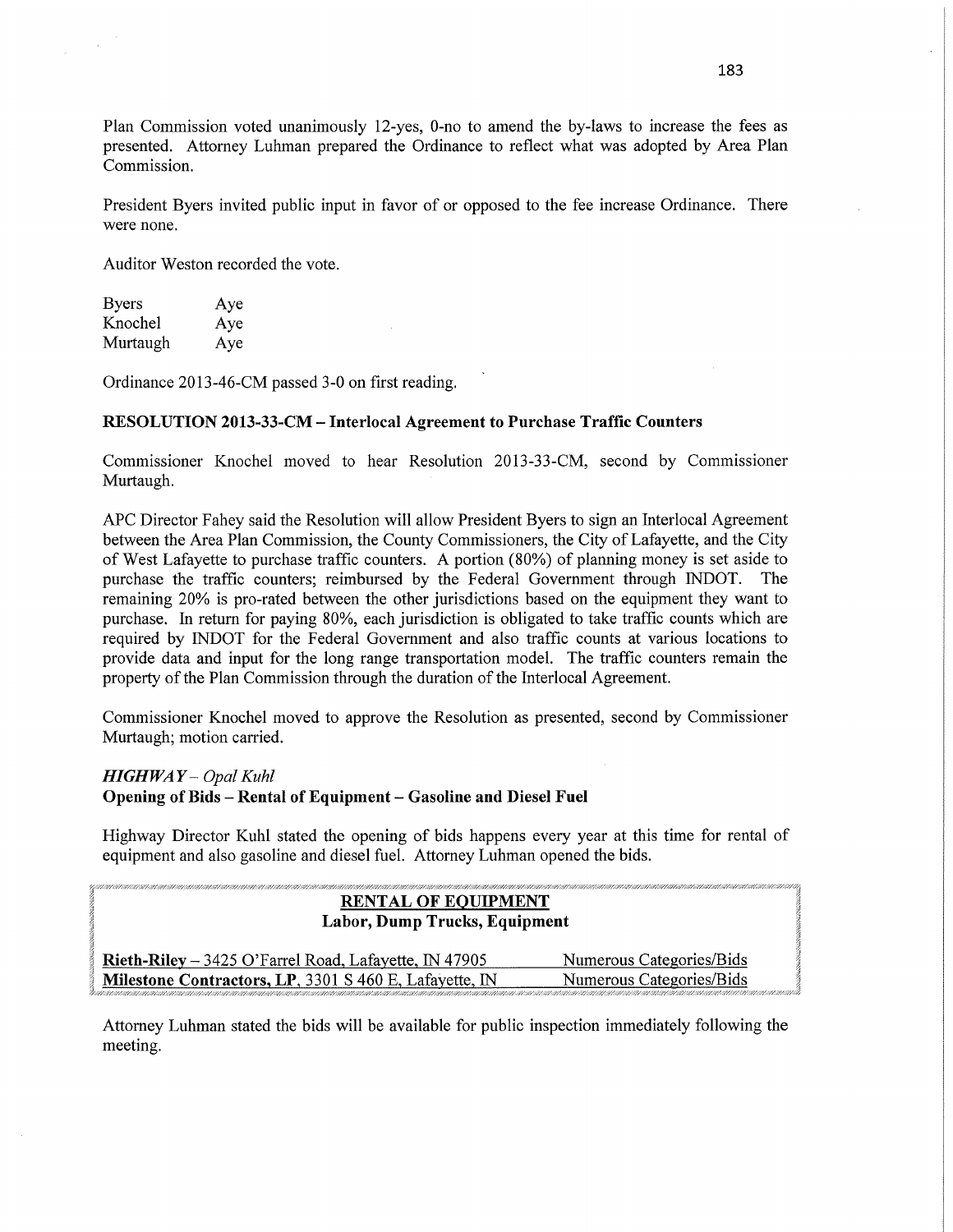### **GASOLINE** and **DIESEL** FUEL

**Ceres Solutions,** PO Box 432, Crawfordsville, IN 47933 Transport and Tank Wagon

Prices for Unleaded & Diesel

Attorney Luhman recommended the bids be taken under advisement.

Commissioner Knochel moved to take the bids under **advisement,** second by Commissioner Murtaugh; motion **carried.** 

# **INDOT** LPA **Agreement/Bridge Inspection Contract**

Director Kuhl said the Commissioners recently signed the agreement with H. **Stewart** Klein to complete the Federal Bridge Inspections. The INDOT contract she presented verifies INDOT **will**  provide 80% of the Federal **funds** for the project.

**0** Commissioner Knochel moved to approve the INDOT **contract** as presented, second by Commissioner Murtaugh; motion carried.

# **Performance Bond** — **Jack Isom Construction Co., Inc.** *-* **Bridge #141**

## **Payment Bond — Jack Isom Construction Co., Inc. - Bridge #141**

Director Kuhl presented the Performance Bond and the Payment Bond for Jack Isom **Construction**  for work on bridge #141. Bridge #141, located on County Road 100 North was damaged by the flood and log jam. The road will close today and work will begin on the bridge.

Commissioner Knochel moved to approve the Performance and Payment Bond as presented, second by Commissioner Murtaugh; motion carried.

# *ORDINANCE 2013-47-CM —AMENDING TIPPECANOE COUNTY CODE - FAIRGROUND FEES* AND *CHARGES*

Commissioner Knochel moved to hear Ordinance 2013-47-CM, second by Commissioner Murtaugh.

President Byers said he and Roberta Crabtree reviewed and compared rents for several other **County's** Fairground facilities. He presented the schedule of fees and noted a new category for Fee Roberta said fees were increased a minimum amount for community type events **such** as receptions and banquets.

President Byers invited public input in favor of or opposed to the Ordinance. There were **none.** 

Auditor Weston **recorded** the **vote.** 

| <b>Byers</b> | Aye |
|--------------|-----|
| Knochel      | Aye |
| Murtaugh     | Aye |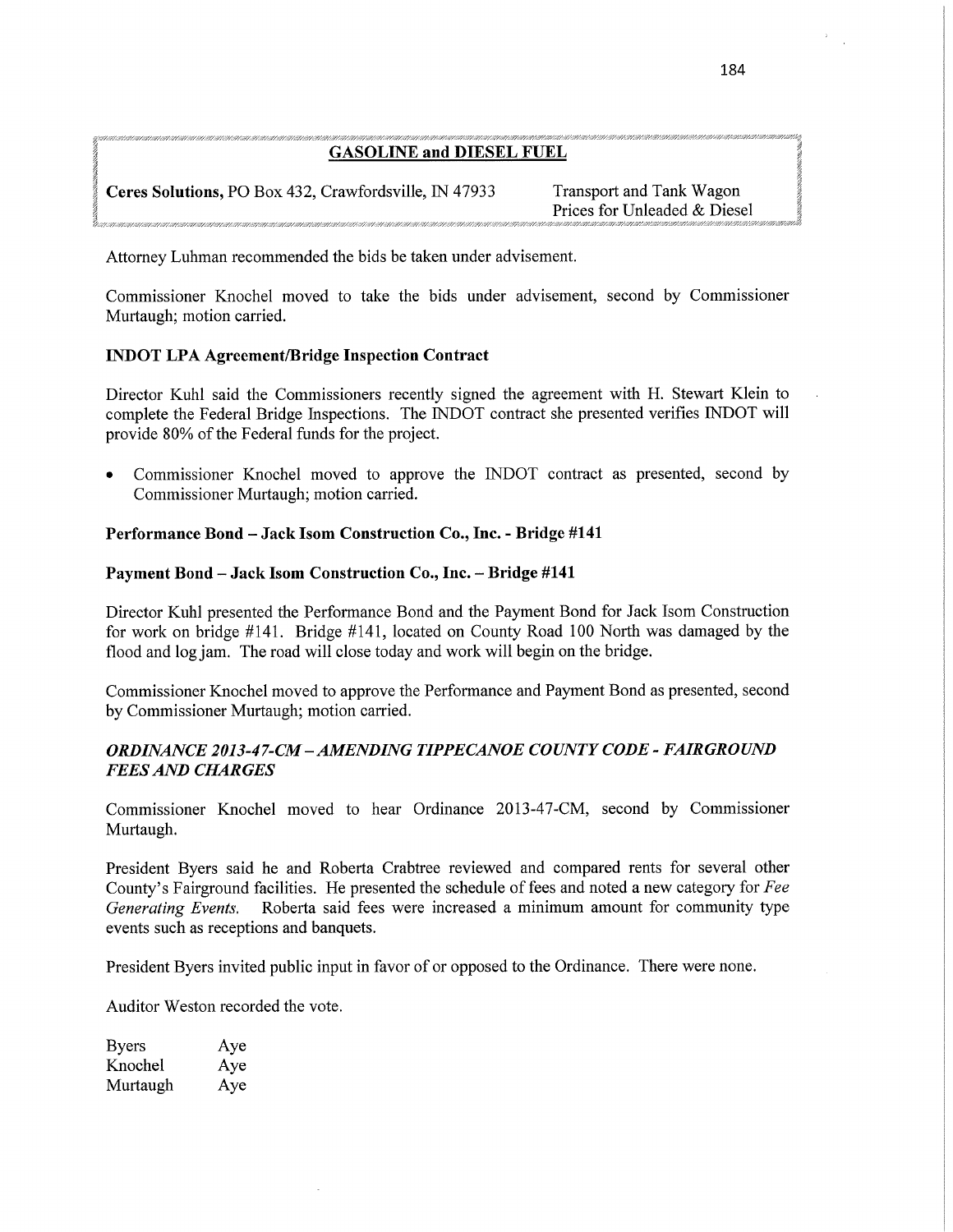### Ordinance 2013-47—CM passed 3—0 on first reading.

### *BUILDING COMMISSION* **—** Ken *Brown*

**Acceptance** of Demolition **Quotes:** 

- '3' **Unsafe Structure: 10111 Strong Avenue, Colburn**
- '3' Wildcat **Creek** Solid **Waste Property, North** 9'h **Street** Rd, **Lafayette**

Building Commissioner Brown said bids were opened at the last meeting for two proposed demolitions. The low bidder for the property at 10111 Strong Avenue, Colburn was Poisel Construction with a bid of \$7,200. The low bidder for the property at Wildcat Creek Solid Waste Property, North 9<sup>th</sup> Street Road, Lafayette was Poisel Construction with a bid of \$3,500.

Building Commissioner Brown stated his demolition account has sufficient funds to cover the Colburn property. Commissioner Murtaugh stated the Solid Waste District will cover the funds for the demolition on North  $9<sup>th</sup>$  Street.

**0** Commissioner Knochel moved to accept the demolition quotes as presented, second by Commissioner Murtaugh; motion carried.

Building Commissioner Brown provided an update on a previously discussed property in Stockwell, saying Attorney Luhman sent Mr. Wilbur a notice stating progress needed to take place prior to December 1, 2013. As of two weeks ago, nothing has changed at the property. He spoke with Mr. Wilbur today and was informed he is still working on his project in Lafayette and does not have the money yet to work on the Stockwell property. Building Commissioner Brown will return at the next meeting to discuss the Stockwell property progress.

## *COMMUNITY CORRECTIONS* — *Dave Heath*  **Uniform Conflict** of **Interest Statement**

Commissioner Murtaugh congratulated Community Corrections Director Heath on receiving the Presidential Award for the Indiana Association of Community Corrections. Director Heath presented **a** Conflict of Interest Statement for Sean Barnes who works for the Sheriff Department and was awarded the Snow Removal contract for Community Corrections.

**0** Commissioner Knochel moved to accept the Conflict of Interest Statement as presented, second by Commissioner Murtaugh; motion carried.

### MI *T S* — *Dave Sturgeon*  **Dark Fiber Lease**

**MITS** Chief Information Officer Sturgeon presented the Interlocal Agreement between Tippecanoe County, Montgomery County, and Indiana Dataline, who holds the lease agreement for the fiber. The lease agreement is a 20 year lease. The lease has been reviewed by Attorney Luhman's office and the Iran agreement is attached. CIO Sturgeon explained dark fiber as lighting the fiber with your own equipment. President Byers reviewed the lease as \$33,000 over 20 years; Tippecanoe County will pay 50%, or \$16,500, and \$1,250 annually for maintenance.

**0** Commissioner Knochel moved to approve the dark fiber lease as presented, second by Commissioner Murtaugh; motion carried.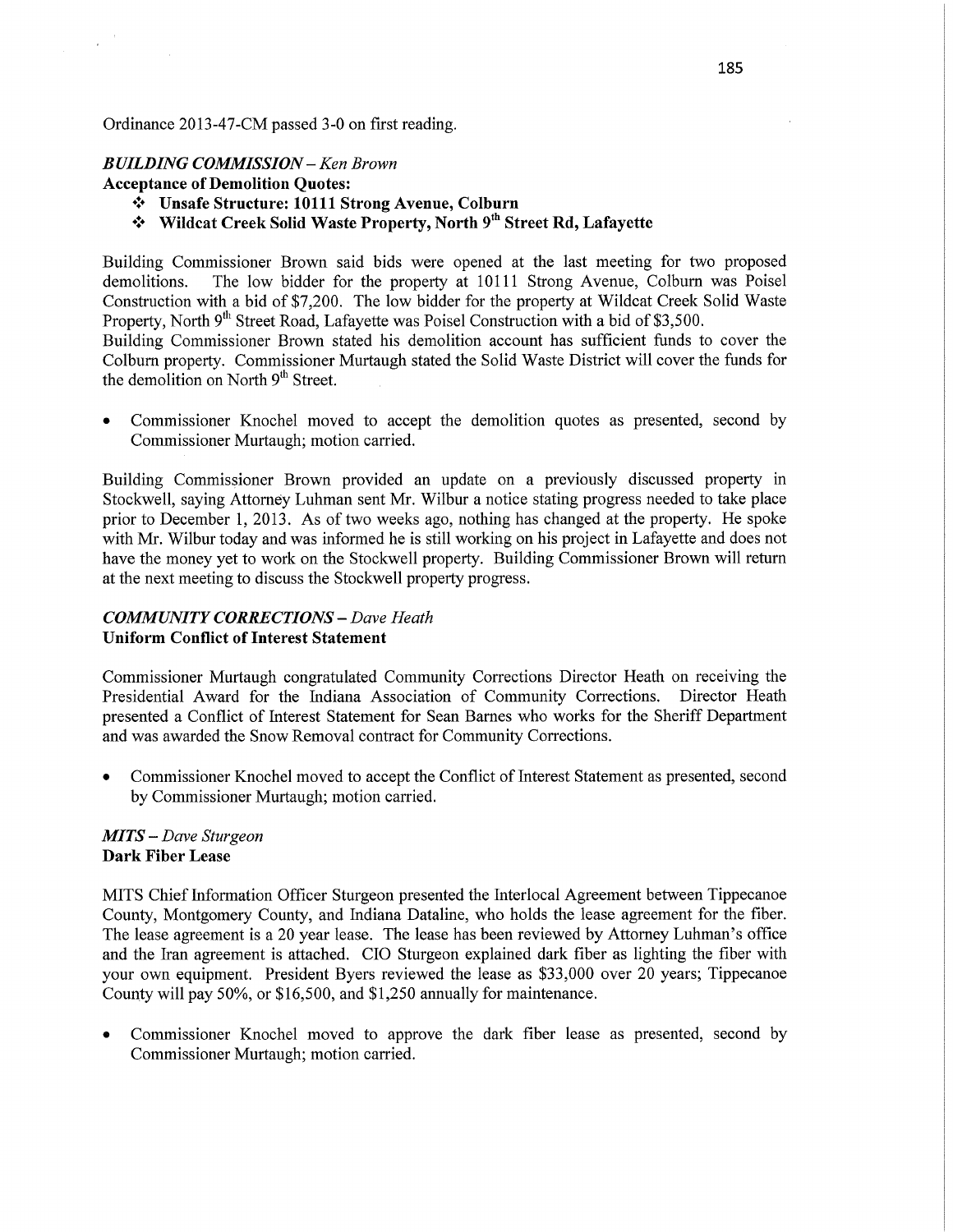### *APPLICATIONS TO TIPPECANOE VILLA*

**0** Commissioner Knochel moved to approve application to Tippecanoe Villa for Danny L. Cummings, Arlene E. Cummings, and Dawn 0—Day Thayer, second by Commissioner Murtaugh; motion carried.

#### *APPOINTMENTS* T0 *COMMON* WA GE *BOARD*

**0** Commissioner Knochel moved to appoint Jean Hall to the Purdue University — West Lafayette campus Common Construction Wage Committee and Frank Cederquist to the City of Lafayette's Common Construction Wage Committee, second by Commissioner Murtaugh; motion **carried.** 

### *AMEND RESOL UTION 2013-31-CM*  **Corrected** to be Resolution **2013—35-CM**

Auditor Weston said Resolution 2013-31-CM was assigned to two Resolutions; the lease agreemen<sup>t</sup> for Highway is amended to be Resolution 2013-35-CM.

**0** Commissioner Knochel moved to approve amendment of the Resolution 2013-31-CM to Resolution 2013—35—CM, second by Commissioner Murtaugh; motion carried.

#### *UNFINISHED/NEWBUSINESS*

President Byers announced the appointment of Dave Hullinger as the Probation Chief Officer.

### *REPORTS* ON *FILE*

Board of Health Clerk of the Circuit Court

#### *PUBLIC COMMENT*

Paul Wright **—** 4523 *S* County Line Rd W, Westpoint *—* Mr. Wright questioned if the Amtrak contract has been completed. Commissioner Murtaugh said it hasn't come through; we are waiting on the State. Mr. Wright said he understands the fee increases for the Fairgrounds; however, he doesn't understand why the Commissioners feel it is beneficial to subsidize Amtrak. He does understand if the passengers have to pay more. Commissioner Murtaugh said the passengers will pay more; ticket fares will increase. He continued to say it is all part of economic development. If consistent, reliable service between Chicago and Indianapolis is available, it will benefit Lafayette greatly. Mr. Wright said he is in favor of people paying their own way.

As there were no other public comments, Commissioner Knochel moved to adjourn.

Meeting adjourned at 10:47 **am.**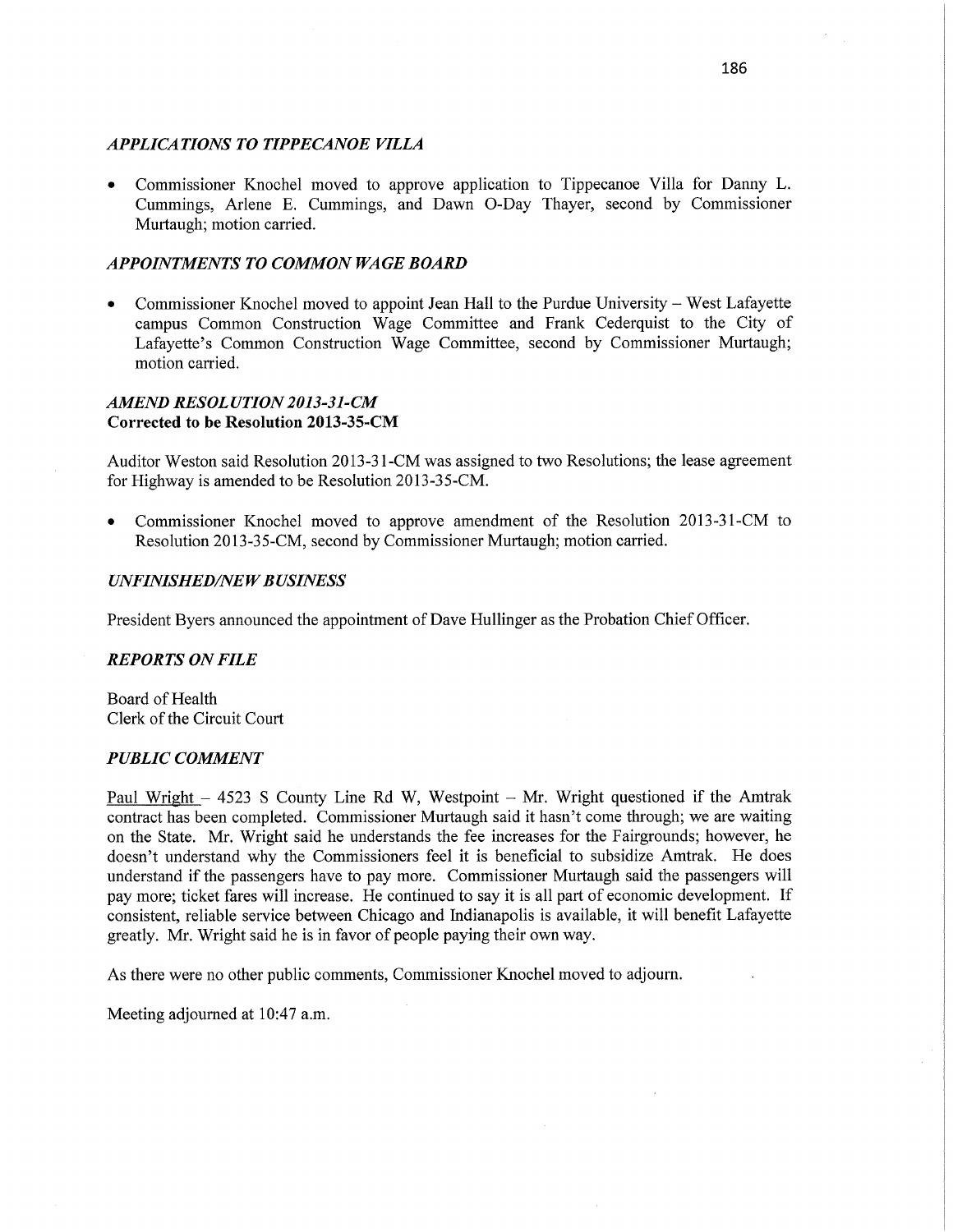# BOARD OF COMMISSIONERS OF THE COUNTY OF TIPPECANOE

**Pyers**, President Javid S.

le

Cohn L. Knochel, Vice President

Thomas P. Murtaugh, Member

ATTEST:

 ${n_{i} \in \mathbb{Q}_{2n_{12}/10/2013}}$ € My Jennifer Weston, Auditor

/th

 $\mathcal{L}_{\rm{eff}}$